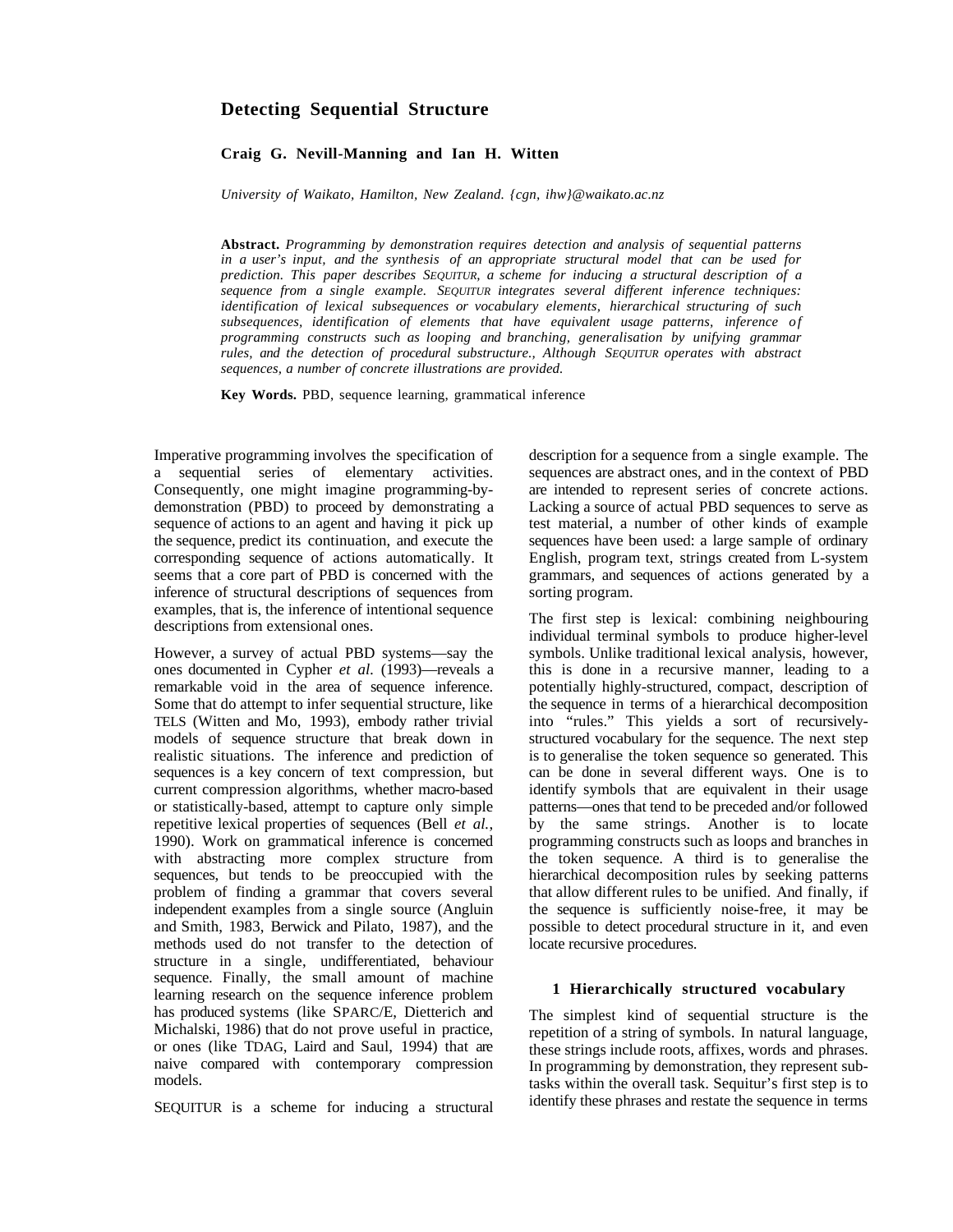of this new vocabulary.

**Finding phrases.** SEQUITUR's operation is best explained using an example. The sequence *abcdbc* contains the repeated sequence *bc*. Figure 1a shows how *bc* is replaced by a non-terminal symbol *A*, and a new rule for *A* is added to the grammar. When repeated sequences contain smaller repeated sequences, the rules form a hierarchy. If the sequence *abcdbc* is repeated, say in the sequence *abcdbceabcdbc*, a new rule is added to the grammar, and is expressed in terms of the existing rule *A* (Figure 1b). This hierarchy describes the original sequence more compactly.

|     | Sequence      | Grammar                                                        |
|-----|---------------|----------------------------------------------------------------|
| (a) | abcdbc        | $S \leftarrow$ aAdA<br>A $\leftarrow$ bc                       |
| (b) | abcdbceabcdbc | $S \leftarrow$ BeB<br>$A \leftarrow bc$<br>$B \leftarrow$ aAdA |

Figure 1: Two simple sequences and the phrases extracted from them

Figure 2 shows the hierarchies from several sequences. Each bar represents a rule, and a character represents a terminal symbol. For example, Figure 2a represents the second sequence from Figure 1 (*abcdbceabcdbc*). The top line is rule *S*, consisting of a black bar for each instance of *B*. The next line shows how rule *B* consists of two instances of rule *A* (dark grey bars), and the bottom line shows the original sequence.

A similar hierarchy can be built for longer sequences. *Far from the Madding Crowd*1 by Thomas Hardy consists of 768771 characters of English text. The grammar formed from this sequence has 26477 rules, the first one being 131416 symbols long. Figure 2b shows a short excerpt from the book, and illustrates how it is represented hierarchically (tildes represent spaces). The top row of black bars shows that the phrase *what may be called a small silver clock* is divided into words and phrases: *what, may be, called, a small, s, ilver, clock*. The word *called* is further divided into the root *call* and the suffix *ed*, and the phrase *may be* is divided into two words. Although the method frequently identifies words, it fails to keep *silver* as one word, and *a small* is divided into *a s* and *mall*.

Figure 2c shows the hierarchy for a portion of a 1487 line (39611 character) C program.2 The for statement *for ( code = 255; code >= 0; code--)* is divided into *for* (and the initial assignment, the loop variable, comparison operator, 0 and the decrement operation, and finally the closing parenthesis. On the second row, the leftmost rule is split into *for (* followed by the loop variable *code,* then the assignment. On the third row, the reserved word *for* is separated from the opening parenthesis. The hierarchy fails to keep the loop variable as one rule, but instead associates the first character *c* with the preceding semicolon.

**Greedy phrase formation.** The grammars described so far have two important properties: no digram appears more than once, and every rule is used at least twice. The algorithm consists of rearranging the grammar to ensure that these invariants are maintained as each new symbol is added to rule *S*. If the digram uniqueness constraint is violated, a new rule is formed (as in Figure 1a). If a rule is only used once, it is superfluous and can be expanded and removed from the grammar. An implementation in C++ on a Sun SparcStation 10 processes sequences at a megabyte per minute.

Because constraints are re-satisfied after each symbol is seen, the algorithm never waits for more symbols



(b) a phrase from *Far from the Madding Crowd* by Thomas Hardy (c) excerpt from a C program

 $\overline{a}$ 

 $\overline{a}$ 

 $<sup>1</sup>$  file book1 of the Calgary compression corpus, available from</sup> ftp.cpsc.ucalgary.ca in directory pub/projects/text.compression

 $<sup>2</sup>$  file progc from the Calgary compression corpus.</sup>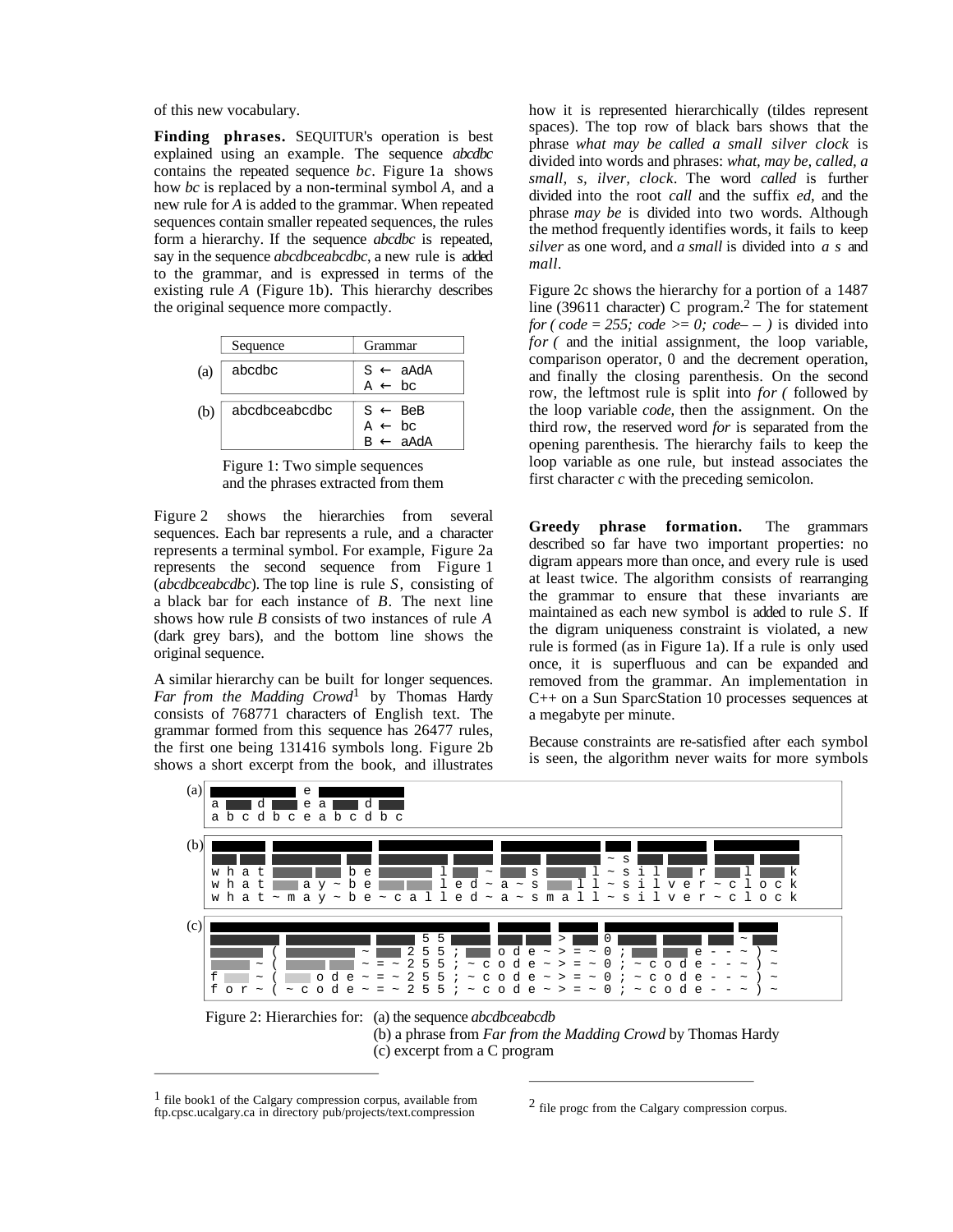| (a) | bcdbcdbcefacef | $(b) \mid S \leftarrow AABCacc$ | $(c) \mid S \leftarrow BBBAAA$ |
|-----|----------------|---------------------------------|--------------------------------|
|     |                | $A \leftarrow Bd$               | $A \leftarrow c e f$           |
|     |                | $B \leftarrow bc$               | $B \leftarrow$ bod             |
|     |                | $C \leftarrow ef$               |                                |

Figure 3: (a) A sequence , (b) processed left to right, (c) processed right to left

to complete a longer match: it forms rules based on the symbols it has seen and extends them later on if necessary. This on-line processing makes it suitable for interactive applications such as PBD. However, it also means that phrases are formed greedily—a rule is always extended if doing so will reduce the overall size of the grammar.

These greedy decisions make the algorithm sensitive to the presentation order of the sequence, and local decisions are often suboptimal in the long run. Figure 3a shows the sequence *bcdbcdbcefacef*, which when processed left-to-right yields the grammar in Figure 3b. This has four rules and seven symbols in rule *S*. However, when the original string is processed from right to left, the resulting grammar has only three rules and six symbols in rule S (Figure 3c).

In Figure 2, greedy processing is responsible for grouping the *s* in *small* with the preceding *a*, rather than with the rest of the word, and for grouping the letter *c* in the variable *code* with the preceding semicolon.

**Generous processing.** Finding the set of phrases that minimises the size of a sequence is NP-hard (Storer, 1988). Furthermore, finding this set requires the complete sequence at one time. In PBD, predictions must be made as symbols are available; it is not possible to choose the presentation order of the

#### sequence.

Nevertheless, it is possible to improve the performance of the basic algorithm. If all predecessors of a non-terminal symbol have the same suffix, the rule headed by the non-terminal can be extended. For example, in Figure 3b the symbols that precede *C* are *B* and *c*. The last symbol in *B* is *c*, so by expanding *B*, both instances of *C* are preceded by *c*. Now *c* can be prepended to the contents of rule *C*, yielding the rule  $C \rightarrow c e f$ . B is now used once only, and is expanded to produce the rule  $A \rightarrow bcd$ . This grammar is equivalent to Figure 3c.

Rules can also be extended forward if their successors share a common prefix. Extending rules in this way retrospectively corrects some bad decisions made by greedy phrase formation, so we refer to it as "generous processing." Generous processing is most effective on well-structured sequences. Consider the grammar in Figure 4a. When the first rule is evaluated recursively to a depth of three, the sequence shown in Figure 4b is produced. The grammar formed from this sequence is shown in 4c. Although it is more compact than the original sequence, it fails to capture the regularity of the source grammar.

Figure 4d shows the grammar obtained with generous processing. Not only is it smaller than Figure 4c, but it more closely resembles the original grammar. The

| (a) | $S \leftarrow S[+S]S[-S]S$<br>$S \leftarrow f$                                                                                                                                                                                                                   | (b) | $f[+f]f[-f]f[+f]f[+f]f[-f]f]f[+f]f[-f]f[-f]f[-f]f[-f]f]f[+f]f[-f]$<br> f +f +f f -f f +f +f f -f f f +f f -f f -f f +f f -f f +f f <br>f ] f [ + f ] f [ - f ] f [ + f ] f [ - f ] f [ + f ] f [ - f ] f [ - f ] f [ - f ] f [ - f ] f [ - f ] f [ +<br>$-f[f[f+f]f[-f]f$ |
|-----|------------------------------------------------------------------------------------------------------------------------------------------------------------------------------------------------------------------------------------------------------------------|-----|---------------------------------------------------------------------------------------------------------------------------------------------------------------------------------------------------------------------------------------------------------------------------|
| (c) | I K J K D f<br>C E<br>$S \leftarrow$<br>$A \leftarrow f$<br>$B \leftarrow$<br>DA<br>$C \leftarrow H F$<br>f<br>$D \leftarrow$<br>$B +$<br>$E \leftarrow$<br>$B -$<br>$F \leftarrow$<br>$G \leftarrow$<br>C D<br>$H \leftarrow$<br>$A +$<br>G N<br>$T \leftarrow$ | (d) | B<br>A G A<br>$S \leftarrow$<br>F<br>B<br>B<br>$A \leftarrow$<br>GC.<br>D<br>F<br>$\mathcal{C}$<br>R<br>D<br>C.<br>- D<br>$\leftarrow$<br>f<br>G E<br>- F<br>E.<br>$\mathsf{f}$<br>f<br>E.<br>$\leftarrow$<br>F<br>$\leftarrow$<br>$+$<br>$G \leftarrow$                  |
|     | E F<br>$\rightarrow$ U<br>E G<br>$K \leftarrow$<br>F<br>G<br>$T_{1}$ $\leftarrow$<br>D J K N<br>H I<br>$M \leftarrow$<br>$N \leftarrow J L J$                                                                                                                    | (e) | B<br>B<br>$S \leftarrow$<br>B<br>B<br>B<br>B<br>D<br>D<br>Ð<br>$\leftarrow$<br>D<br>Ð<br>$\ddot{}$<br>f<br>f<br>f<br>f<br>f<br>$D \leftarrow$<br>$+$                                                                                                                      |

Figure 4: (a) a recursive grammar,

(b) part of the sequence produced by (a),

(c) the grammar induced from (b),

(d) the grammar induced with generous parsing,

(e) 4d with rules *B*, *C*, *E*, *F* and *G* expanded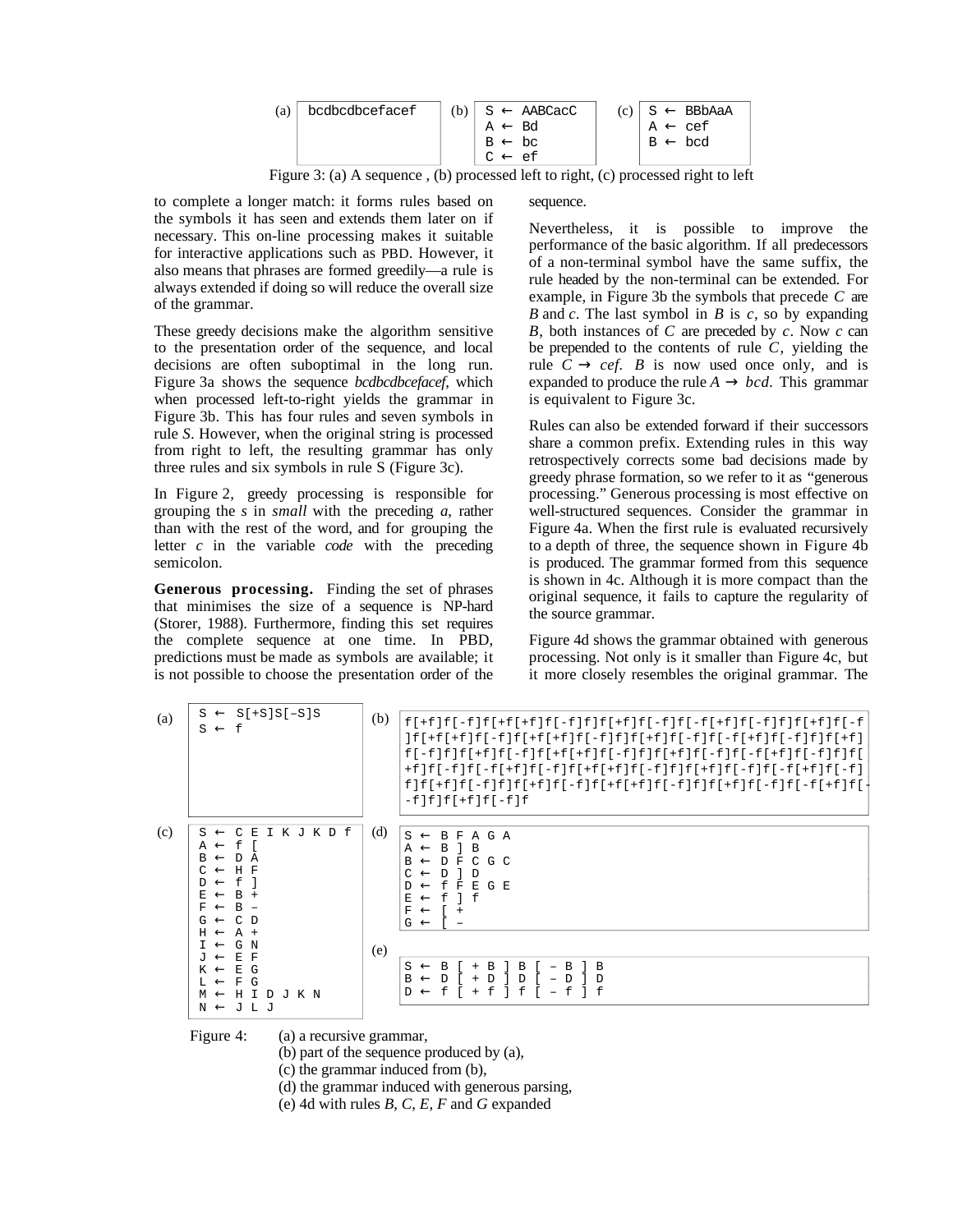source grammar could be compressed by making a rule for the repeating *S]S* pattern, and this is what rules *A*, *C* and *E* in Figure 4d represent. If rules *A, C, E, F* and *G* are expanded and removed, the result is Figure 5e, which is a non-recursive version of the original grammar. This grammar is an example of an L-system, and is discussed further in the section on recursion.

Figure 5 shows the hierarchies for the sequences of Figures 2a and 2b when generous processing is applied to the entire sequence. In Figure 2a the word *silver* is now one rule, and *a small* is divided correctly into *a* and *small*. The word *called* is divided differently due to the appearance of *walled* later in the sequence, but the suffix *ed* remains. The entire grammar contains 20% more complete words than the grammar without generous processing. In Figure 2b, the complete for statement is identified as a repeating pattern, and the variable *code* appears as a single group. Both these hierarchies are more plausible descriptions of the sequence structure than the hierarchies without generous processing.

**Background knowledge.** The algorithm described so far does not take advantage of any domain-specific knowledge to enhance its performance. Certain kinds of knowledge can be used in a fairly simple way. For example, the brackets in Figure 4b are correctly nested, and this information can be used to construct the correct grammar without the extra overhead of generous processing.

When a new digram is formed, the grammar is searched for an identical one. If the search is successful, a new rule is formed. Otherwise, no further processing occurs, because the digram uniqueness constraint is not violated. Background knowledge can be used to influence the success of the digram search, and therefore whether a particular rule is formed. In the bracket matching example, if the sequence represented by the digram is incorrectly nested the search returns false, and a rule is not formed for that digram. This forces the greedy algorithm to wait for further symbols before forming rules, and avoids retrospective modifications to the grammar, resulting in greater efficiency. Background knowledge from other domains can be added in a similar way, e.g. forbidding rules to cross white space in English text.

**Compression.** It is interesting to look at SEQUITUR's performance as a data compression technique. Occam's razor suggests that simple theories should be preferred over more complex ones. In machine learning, this is formalised by the minimum description length (MDL) principle, which prefers theories that minimise the sum of the size of the theory and the size of the observations given the theory. SEQUITUR's algorithm can be viewed as compressing the sequence by removing repetitions, deleting infrequent rules, and extending rules retrospectively.

A key issue in the application of MDL is the language in which the theory and the observations are expressed. For two theories to be fairly compared, the language should be as efficient as possible. Treating SEQUITUR as a compression scheme opens up the possibility of using existing compression techniques as efficiency benchmarks.

Representing the grammar textually does not yield any compression for non-trivial sequences, because nonterminals need to be expressed as multi-digit numbers when the number of rules grow. Instead of text, the grammar can be encoded using a statistical model and an arithmetic coder, which encodes frequent symbols with short codes and uncommon symbols with long ones. *Far from the Madding Crowd* is 768771 symbols long, but encoding the grammar in this way results in a file size of 327458 bytes; 42.6% of its original size. UNIX COMPRESS compresses the book to 332056 bytes, or 43.2%, but more sophisticated compression techniques perform even better, for example GZIP (40.1%).

In the grammar representation, we encode the theory (all the rules except S) separately from the observations given the theory (rule S). It is possible to improve compression by encoding the theory (rules) and observations (sequence) simultaneously, and have the decoder build the rules adaptively. This method operates as follows: the first time a rule is



Figure 5: (a) The hierarchy which results from applying generous processing to the sequence in Figure 2b. (b) Figure 2c processed as in 5a.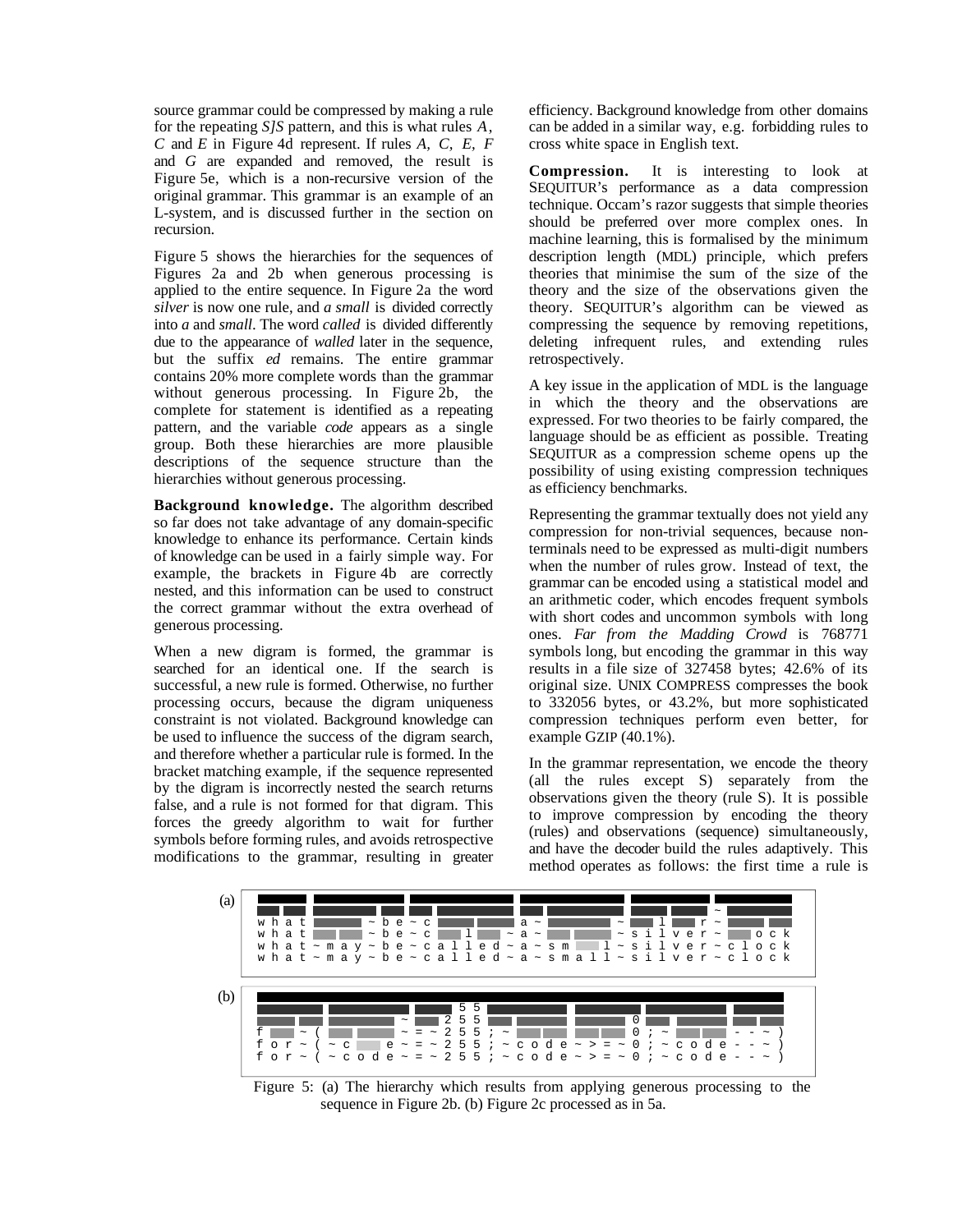used, its contents are encoded. The second time it is used, it is sufficient to encode a pointer to the first occurrence. At this juncture the decoder forms a new rule, and each time the rule occurs again, it can be referenced with the appropriate non-terminal symbol. This scheme compresses *Far from the Madding Crowd* to 35.3% of its original size, outperforming all other dictionary compression schemes—at the expense of longer computation time. This compression performance is consistent across the whole Calgary compression corpus, which includes text, binary data and images (Nevill-Manning *et al.,* 1994).

This example demonstrates that finding an efficient representation is not a straightforward task. The textual representation implies that the structure that the algorithm finds is much worse than no structure at all. The probability-based encoding indicates that it captures some structure, but the adaptive scheme shows it to be better than the theories found by any other dictionary compression scheme. The implication is two-fold: finding an efficient representation for the purpose of applying MDL is difficult, and adaptive transmission of the model along with the sequence is a useful approach in finding efficient representations.

## **2 Analysing branching structure**

The hierarchical decomposition produced by the algorithm described so far has three shortcomings as a description of the structure of the sequence:

- It describes the vocabulary of the sequence, but fails to capture any non-linear structure, such as loops or branches.
- It is expressed as a grammar, but can only produce one sentence—the original sequence.
- It has limited predictive power. While it can predict the completion of a partially matched rule, it cannot predict the sequence of symbols in the first rule.

The next step involves generalising the grammar to make it more descriptive, more productive, and more predictive. For the discussion below, it is helpful to represent the sequence as a transition network by creating a state for each unique symbol in the first rule and inserting transitions between states whose symbols are adjacent in the sequence (Figure 6). This network can be traversed to reproduce the original sequence, but can also produce many other sequences. The transition network is too general, because all context information is forgotten when a transition is made, and considerable extra information is required to reproduce the original sequence. The true structure of the sequence is likely to be a compromise between the grammar and the transition network, a compromise that minimises the size of the structure and the extra information required to recreate the sequence given the

structure.

The goal of the generalisation is not to capture every conceivable structure that may be present in an arbitrary sequence, but instead to recognise certain structures that are likely to be produced by the particular source process. For grammar-based sequences, we look for subsequences that occur in the same contexts and infer that they are equivalent. For the purposes of programming by demonstration, where the source is (presumably) a program, the likely structures are branches, loops, procedure calls and recursion. These five structures are discussed in turn.

**Equivalent symbols.** If two symbols often occur in the same contexts, the grammar can be generalised and simplified by treating them as the same. That is, if the set of the predecessors of one symbol is similar to the set of predecessors of the other, then the symbols are deemed equivalent.

| (a) | $S \leftarrow DEDFHEHF$<br>$bb \rightarrow a$<br>$H \leftarrow hh$<br>$E \leftarrow ee$                                                                             |
|-----|---------------------------------------------------------------------------------------------------------------------------------------------------------------------|
| (b) | $F \leftarrow ff$<br>$S \leftarrow \dots D' \dots D' \dots H' \dots H' \dots$<br>$D \rightarrow Q$<br>$H' \leftarrow hhJ$<br>$J \leftarrow ee$<br>$J \leftarrow ff$ |

Figure 7: Merging equivalent symbols *E* and *F*

In Figure 6b, nodes *E* and *F* are both preceded by nodes *D* and *H*. Figure 7a shows part of the grammar which gives rise to rule S in Figure 6a. Figure 7b shows how *E* and *F* are generalised to form a new rule *G*, reducing the number of symbols in the grammar from 16 to 14. To reproduce the original sequence, it is necessary to supply extra information to select the correct right hand side for *G*. In this case, one bit has to be supplied each time *D'* or *H'* is used, so four bits



Figure 6: (a) the first rule of a grammar, (b) the transition network representing the sequence, (c) the transition network after recognition of a branch and equivalent symbols.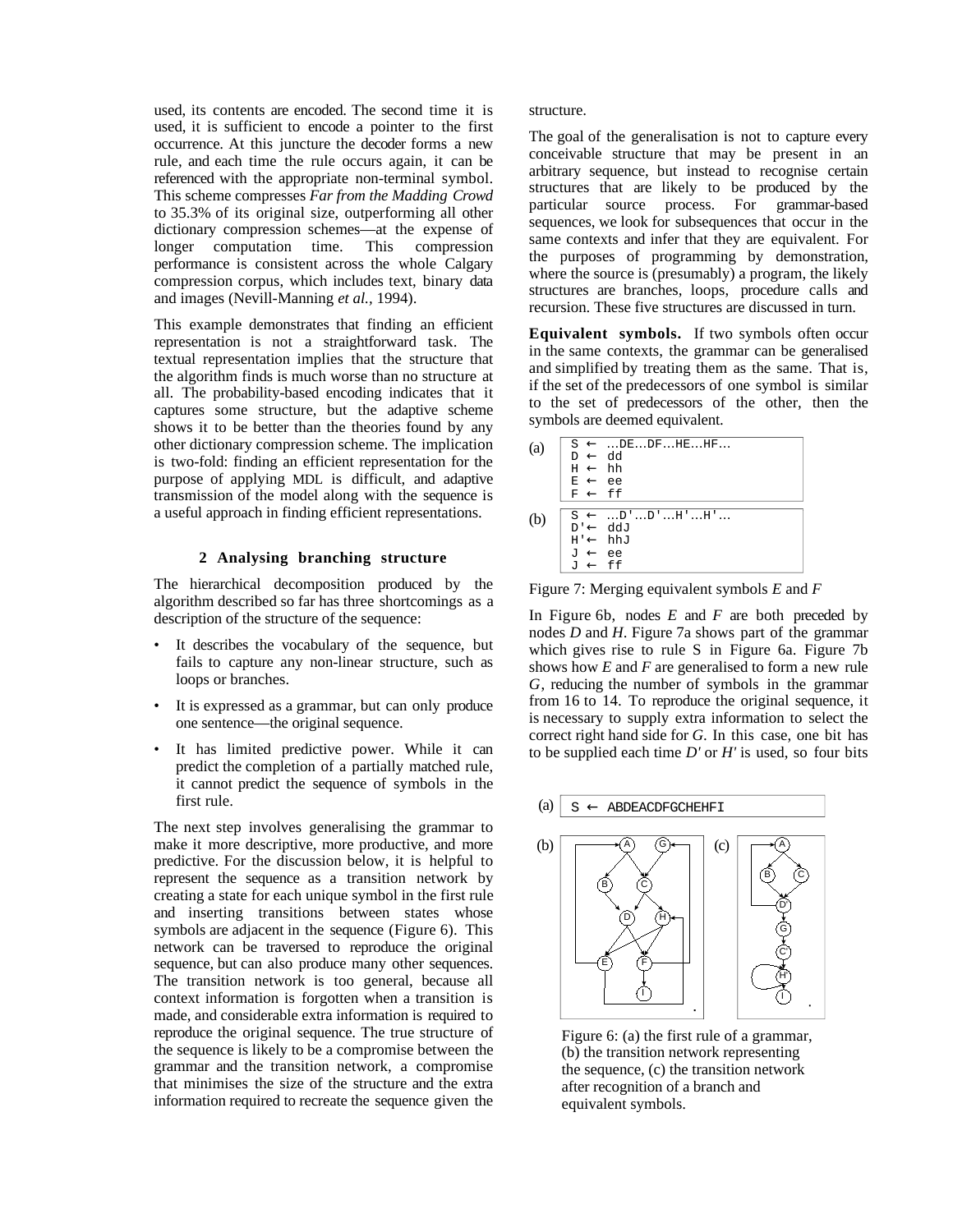should be added to the size of the grammar.

We would expect to find such symbols when they are alternative right-hand sides for the same rule in a nondeterministic grammar, e.g. they are both verbs in a sequence of English text, or variables in a program.

**Branches.** Nodes *A*, *B*, *C* and *D* in Figure 6b typify a branch structure that could be generated by an *if...then...else* or *case* construct in a program. Because *B* and *C* share only one common predecessor, combining them into one node in the same way as *E* and *F* does not reduce the size of the grammar. In the absence of *G* and *H*, the structure would prove useful—*D* follows *A* after an intervening symbol, so *D* can be predicted, making it less costly to encode. However, the presence of *G* and *H* in this example makes some further processing necessary.

The transition network implies that *D* may follow *G* with the intervening node *C*. Similarly, *H* appears to follow *A*. However, recall that the network was formed from the sequence in Figure 6a, where, in fact, neither *GCD* nor *ACH* occur. *C* is used in two different structures: *ACD* and *GCH*, but appears in the network as one node. To correct this, *C* is cloned to produce *C'*, resulting in Figure 6c, which illustrates how the *ABCD* branch has been isolated from *H* and *G*.

After recognising the equivalent symbols *E* and *F* and the *ABCD* branch, the network has one fewer nodes and four fewer transitions. Furthermore, to reproduce the original sequence from Figure 6b takes 12 bits, while to reproduce it from Figure 6c takes only 9 bits.

**Loops.** There are two ways in which loops might appear in the transition network. First, if the sequence repeats exactly, a rule will be formed for all of the symbols in the loop, and there will be a transition from a node to itself.

Second, if the loop includes branches, then there will be no exact repetition, but there will be a transition from the last node in the loop to a previously visited node, which is the first node in the loop. All nodes reachable from the first node without going through the last node belong within the loop. Borrowing from structured programming constraints, we require that loops do not overlap, which means that there must be no transitions from states in the loop to states outside the loop or vice versa. However, the first node may have incoming transitions from other nodes, and the last node may have outgoing transitions to other nodes.

For example, in Figure 6c there are two candidate loops: from *D'* to *A*, and from *H*' to itself. Neither of these violate the constraint on internal nodes, so no further processing is required. These loops were not possible in Figure 6b—they only appear after the equivalent symbols and branch have been recognised.

## **3 Procedures and recursion**

Procedures are an essential part of the structure of real programs, and SEQUITUR is capable of recognising procedures in a sequence, including recursive ones. Unlike the recognition algorithms described so far, the techniques in this section require a very regular, noisefree sequence, such as an execution trace of an actual program.

**Procedure calls.** If a procedure is repeated verbatim, or the repetitions are generalised to the same sequence, then a rule will be formed for it. In this case, the rule is exactly equivalent to the procedure: using the non-terminal symbol that heads the rule is just the same as calling the procedure.

However, if the body of the procedure is not identical in every invocation, it must be recognised in some other way. As with a loop, there must be no direct transitions from states in the procedure to states outside the loop, or *vice versa*. It is possible to recognise procedures by searching the transition network for such a group of nodes.

The search traverses the network, treating each node as a candidate for the first node in a procedure, and searches the network for a descendant  $\overline{d}$ , such that the set of nodes reachable from the first node without going through *d* are only connected to other nodes in the set. For a network with *n* nodes, this search takes  $O(n^2)$  time.

The problem with this algorithm is that as the transition network is cyclic, a node's descendant may also be its ancestor. The solution is to identify loops when the automaton is created, making use of the order in which states are created. If an edge is added which connects a state to one of its ancestors, this edge is marked as a loop. Ignoring the loops makes the graph acyclic, and the procedure definition above becomes useful. This algorithm is described more fully in Nevill-Manning (1993).

**Recursion.** Recursion can appear in two different ways: as sub-graphs in the transition network, or as similar rules in the grammar.

If the procedure does not repeat verbatim, and the algorithm described in the last section is applied, recursion results in a transition from a node within the procedure to the node that begins it. Nevill-Manning (1993) describes how this kind of recursion can be recognised.

If the procedure does repeat exactly, recursion appears as similar rules in the grammar.As noted previously, Figure 5a is a recursive grammar. Evaluating it and performing generous phrase recognition on the resulting sequences yields the nonrecursive grammar in Figure 5d, which is reproduced in a more readable form in Figure 5e. All of the rules in the non-recursive grammar are similar; in fact, they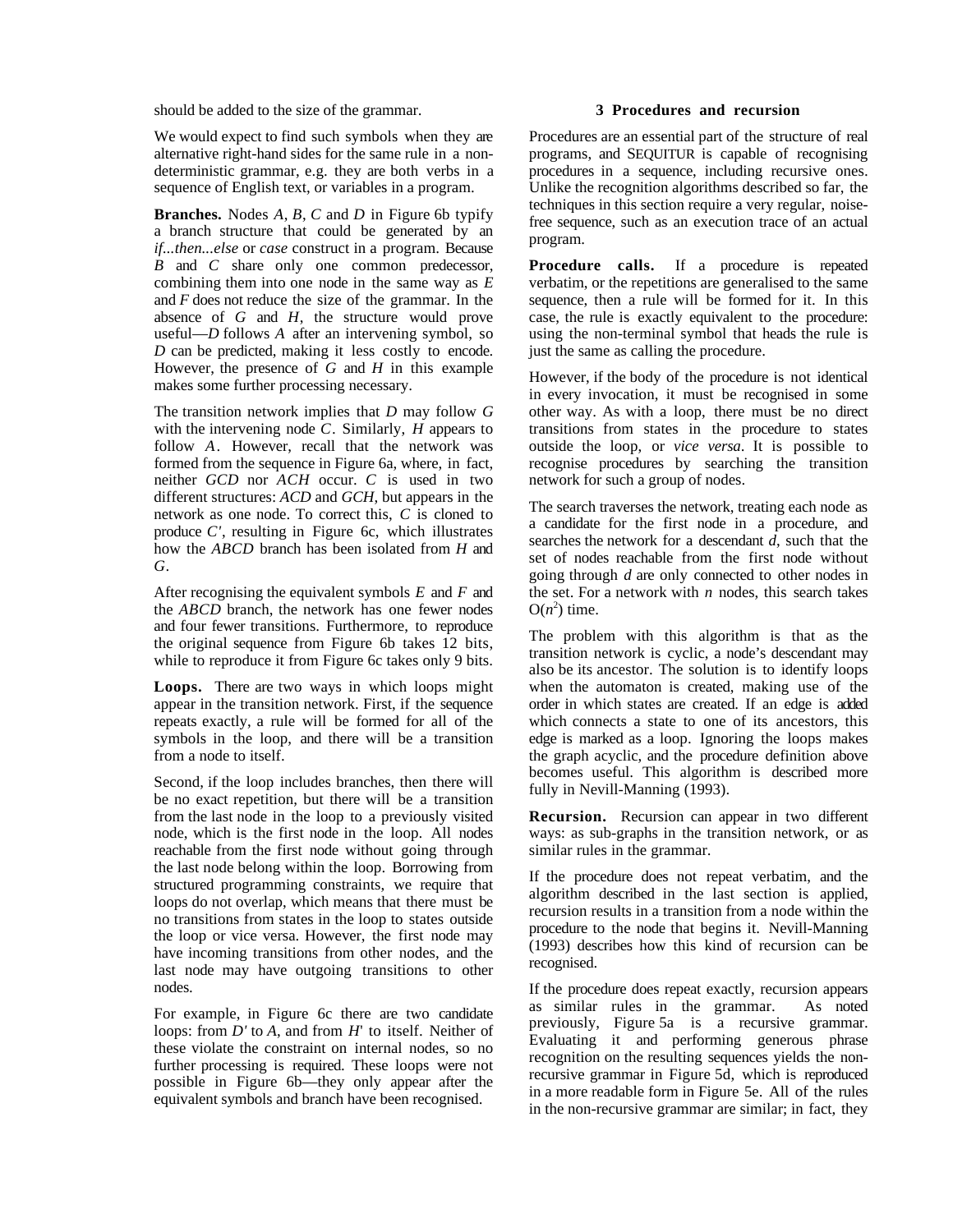

Figure 8:

(a) interpretation of turtle commands in Figure 5b, (b) plant represented by the sequence in Figure 5b.

*unify* using standard pattern matching procedure. Unifying the bodies of the rules yields *B*≡*D*≡*f*, and unifying the heads of the rules yields *S*≡*B*≡*D*. Replacing *B* and *D* with *S* produces the recursive rule *S[+S]S[–S]S*, and unifying *S* with *f* results in the new rule  $S \rightarrow f$ . The unification can be performed by a short Prolog program and yields the original recursive grammar in Figure 5a.

The original grammar is an example of a Lindenmayer system, or L-system (Prusinkiewicz, 1990). Interpreting the sequence in Figure 5b as turtle commands (Figure 8a), produces the plant form in Figure 8. The procedure just described takes the primitive graphics operation used to draw the plant, and produces the correct description of the rules governing its growth.

## **4 Putting it all together**

We have described techniques for efficiently forming a vocabulary from a sequence, and recognising equivalent symbols, branches, loops, procedure calls and recursion in a sequence. Now let us put these techniques together to make inferences.

SEQUITUR implements each of the generalisation techniques described so far. Each technique is applied incrementally, rather than as a post-processing step, so that maximum benefit can be gained in terms of on-line prediction and explanation. As each new symbol is observed, the vocabulary is updated, generous processing is performed, and then the grammar is examined to see whether it is possible to apply any of the transformations. Because only parts related to the last symbol in the sequence will have



Figure 9: (a) fragment of C code, (b) the vocabulary, (c) structure recognition without vocabulary (d) vocabulary and structure recognition